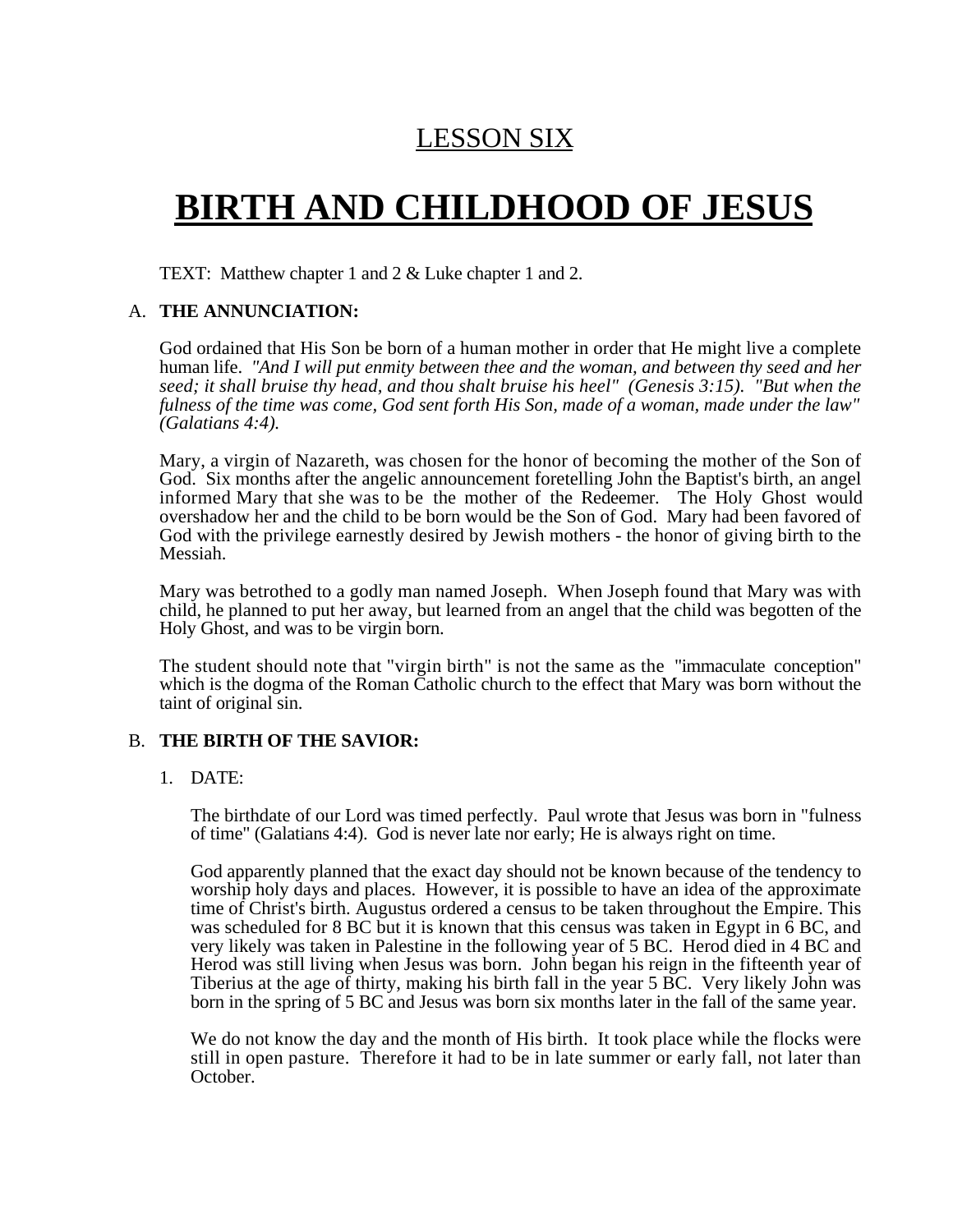The 25th of December was the date of the Roman pagan feast of Saturnalia. It was a time of great revelry and debauchery. It was a time of good will when no criminal was executed and friends gave gifts to one another. For this whole day the slaves enjoyed their freedom. The Christians took advantage of this holiday to spend the day celebrating the birth of our Lord.

#### 2. PLACE:

In taking the census it was commanded that the Jews should enroll in their native towns. Joseph and Mary were both of Davidic descent, whose native city was Bethlehem. This was in fulfillment of prophecy. *"But thou, Bethlehem Ephratah, though thou be little among the thousands of Judah, yet out of thee shall he come forth unto me that is to be ruler of Israel" (Micah 5:2).*

Bethlehem is located six miles south of Jerusalem. It was a beautiful town surrounded by terraces covered with vines and fruit trees. It was the native town of King David. Near this town Rachel had died in childbirth. It also was the town of Ruth and Boaz.

When they reached Bethlehem, they found the town crowded with the many that had come for the enrollment. There were no accommodations to be found so they were forced to spend the night in the open courtyard where the animals were housed.

#### 3. THE PRAISE OF ANGELS:

On the plains east of Bethlehem there were humble Judean shepherds who were watching their flocks. It was to these most humble men that God revealed His best and highest.

An angel suddenly stood before them and a great light shone around them. The angel calmed their fears with the joyful news. *"I bring you good tidings of great joy, which shall be to all people. For unto you is born this day in the city of David a Saviour which is Christ the Lord."*

Hastening into Bethlehem the shepherds found Mary and Joseph, with the newborn babe lying in the manger, just as the angel had said. Mary had had no one to minister to her. She herself had wrapped the child in swaddling clothes and laid Him in a manger. The shepherds made known what had been spoken to them about the child. All were astonished at these things, but Mary treasured what she heard and meditated on them.

#### C. **CIRCUMCISION AND PRESENTATION IN THE TEMPLE:**

When eight days passed Jesus was circumcised according to the Law of Moses (Leviticus 12:3). At that time He was named. The parents usually selected the names of their children but God through Gabriel named Jesus (Jehovah-Saviour).

The purification of the parents and redemption of the first born son took place according to the law forty-one days after the birth (Leviticus 12:6). In the presentation in the Temple the rich were to bring a lamb, the poor were to bring two young pigeons. Mary's gift would indicate their humble circumstances.

There was in Jerusalem a godly man named Simeon. To this aged man it had been revealed that he would not die until he should have seen the Lord's Anointed. When Joseph and Mary entered to present Jesus to the priest, Simeon took Jesus into his arms and blessed God.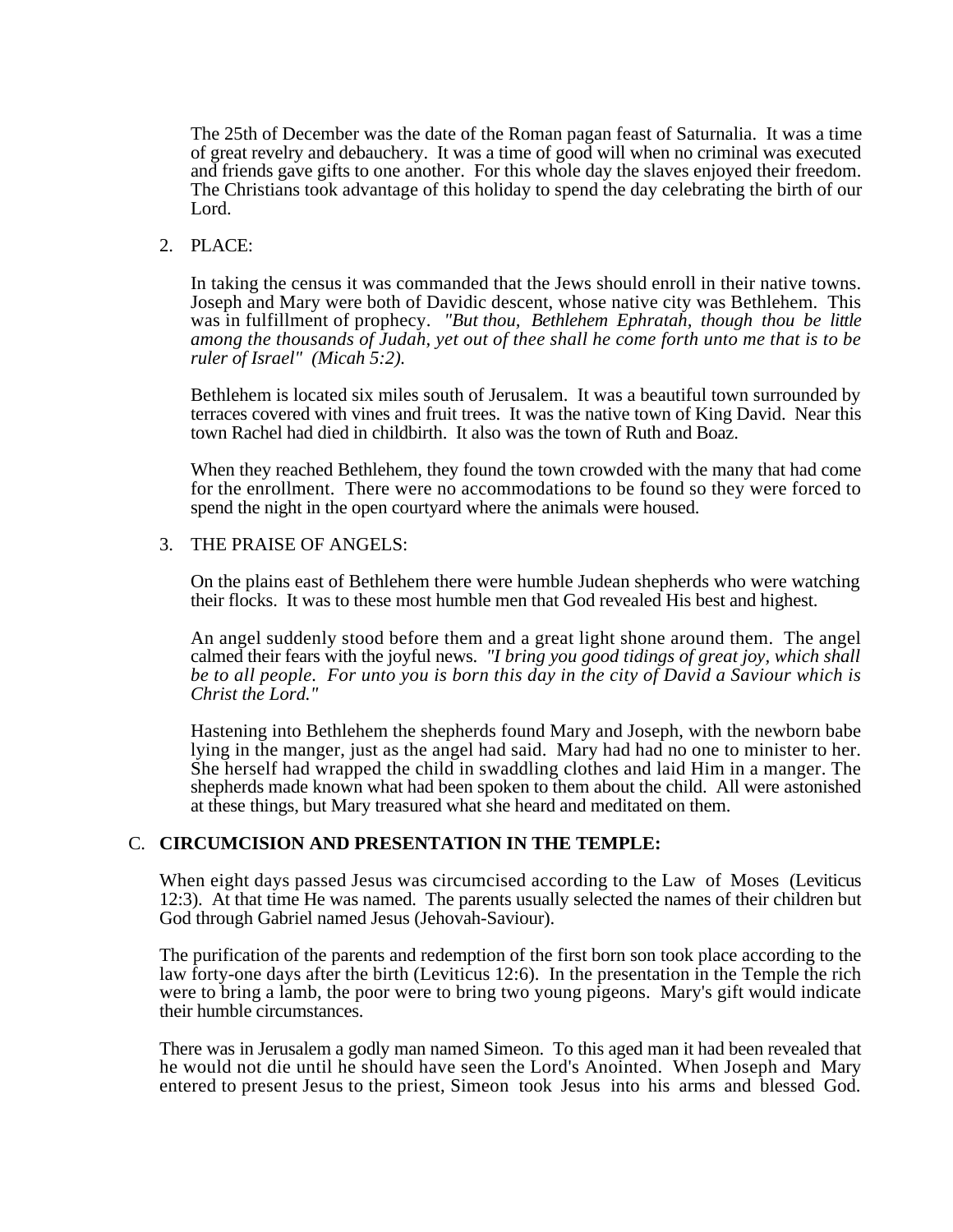Simeon gave utterance to his praise to God in Poetic prophecy. The years of his prayers and patient waiting were at last rewarded. His years of study of the prophecies had permitted Him to see the suffering Redeemer where others sought only a temporal King.

Simeon's hymn may be divided into three stanzas:

- 1. Recognition of the approaching end of his life with thanksgiving and prayer for a peaceful end (Luke 2:29-30).
- 2. Declaration of the infant Saviour, a Universal Light for all nations and the true glory of Israel.
- 3. Prophecy of the suffering at Calvary and the personal sorrow of Mary.

The prophetess, Anna, of the tribe of Aser and of a prominent family, had been a widow for eighty-four years after being married seven years. This meant that she was over one hundred years old. Deeply moved by the words of Simeon, she burst into thanks and praise to God, and spoke about the infant Jesus.

#### D. **COMING OF THE WISE MEN:**

There came to Jerusalem Gentile scholars who enquired where they might find the King of the Jews, whose birth had been announced to them by a strange star. These men were students of science, especially of astrology and religion. They came from the East, very likely from Persia, Arabia and Babylon.

When the Wise Men enquired concerning the place of Messiah's birth, King Herod called a meeting of the priests and scholars, who informed him that Bethlehem was to be the birthplace of the King. Herod immediately planned to destroy Him and instructed the Wise Men to bring word when they had found him. However, they were warned in a dream and returned to their own country by another way. The parents of Jesus were warned by an angel and fled to Egypt.

Joseph and Mary were no longer in the stable but were living in a house. When the wise men left Herod, they again saw the star, which guided them to the house. They entered, saw the babe with His mother, fell down and worshipped. They then opened their treasure chests and presented gold and costly spices. Frankincense was an odorous gum, and myrrh was a gum used in the orient as perfume and also as spice, medicine and for embalming.

When the Wise Men failed to return, Herod was angry and ordered that all the children of Bethlehem from the age of two and under should be killed.

Joseph and Mary remained in Egypt unto the death of Herod. They then returned to Galilee and settled in Nazareth.

#### E. **THE VISIT TO JERUSALEM:**

We are told very little about the boyhood days of Jesus. There are two verses that tell us of His growth and development. *"And the child grew, and waxed strong in spirit, filled with wisdom: and the grace of God was upon him" (Luke 2:40). "And Jesus increased in wisdom and stature, and in favour with God and man" (Luke 2:52).*

The Jewish child's education began in the home. As soon as the child could talk, the mother taught him the SHEMA (Deuteronomy 6:4, 9; Numbers 11:13-21; Numbers 15:37-41). The father was responsible to teach his son the Torah. We can be certain that Joseph and Mary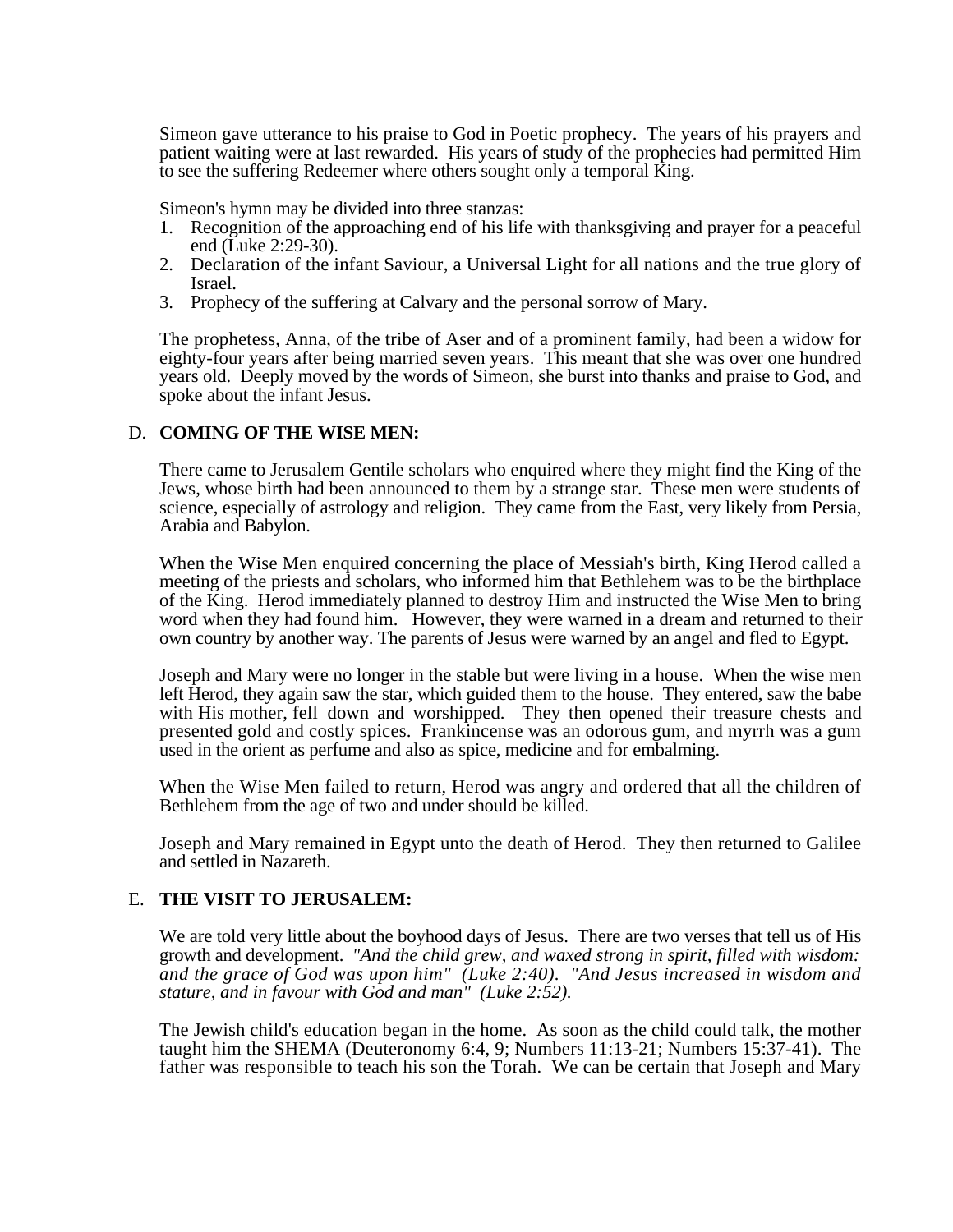were diligent in their responsibility. The formal education began at the age of six in the local synagogue. From six to ten years of age the chief textbook was the Old Testament.

Only once are we given a glimpse of his boyhood days. This was an occasion when He accompanied His parents to Jerusalem at the time of the Passover. He was twelve years of age. When His parents started back to Nazareth they traveled one whole day before they discovered that He had been left behind. They hastened back and found Him on the third day in the temple sitting at the feet of the learned Doctors. Everyone was amazed at the wisdom and knowledge of this twelve-year-old boy.

The reply He gave His mother revealed that even then He was conscious of His identity and mission. *"Wish ye not that I must be about my Father's business?" (Luke 2:49).*

It should be noted that He submitted to His parents and obeyed them (verse 51).